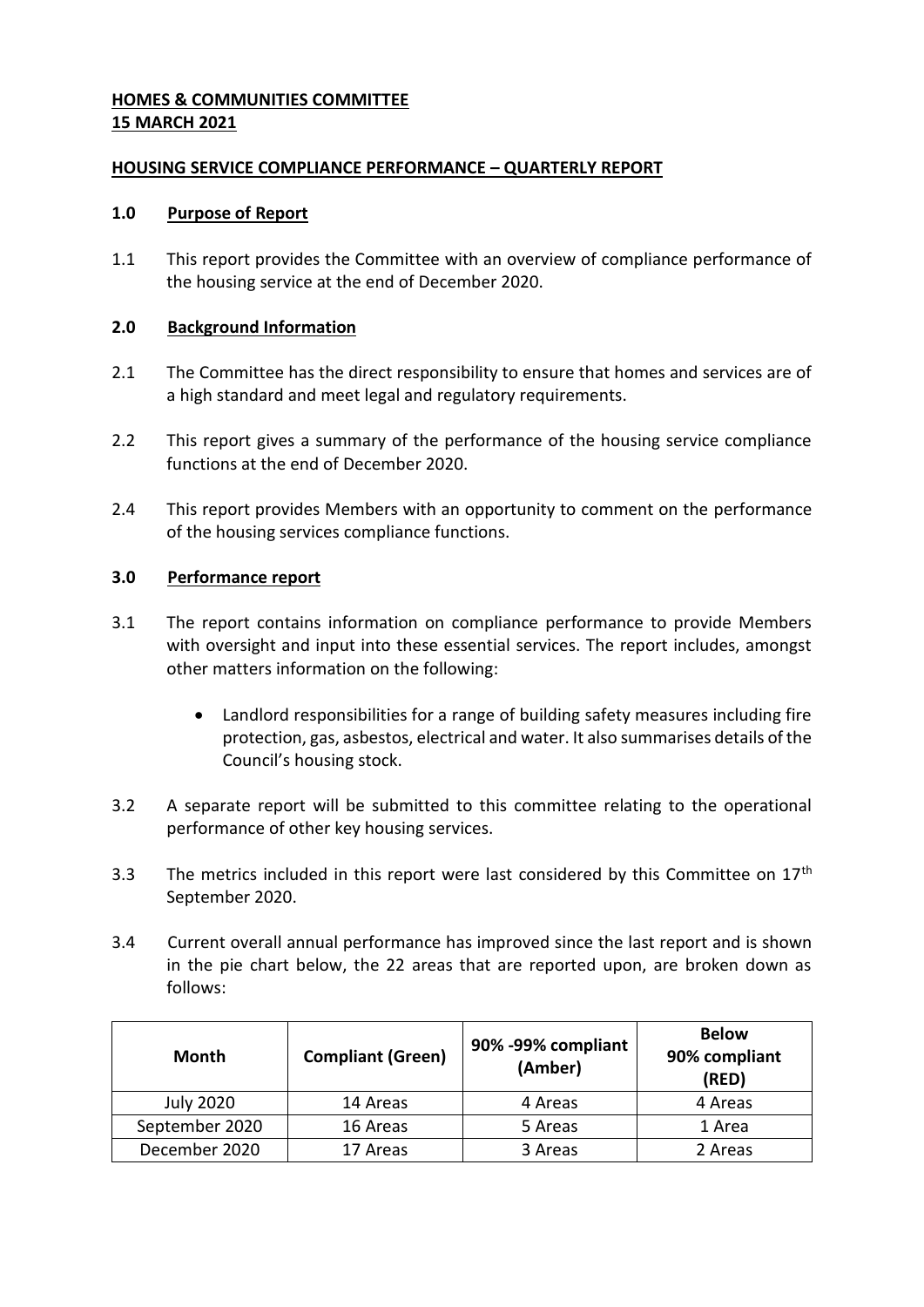3.5 Full details of these performance indicators along with associated commentary are included at Appendix 1 to this report. All the areas out of compliance relate, in the main, to issues arising from the COVID-19 lockdown.



- 3.6 To assist the reader, performance against the 22 indicators are RAG rated, as follows:
	- Green: At target.
	- Amber: Within 10% of target.
	- Red: below 10% of target
- 3.7 Of note within the amber segment is the position on gas servicing, which is now only 0.06% out of compliance with 3 properties not having their annual service carried out by the anniversary date of the previous one. This has reduced from 49 at the end of July. Prior to lock down this figure was around 5 properties in any given month, rising to a peak of 158 properties in June 2020, at the height of the pandemic.
- 3.8 Within the red segment, the report highlights access problems due to the pandemic, affecting our performance on undertaking the servicing of Hoists. Efforts are being made to access the outstanding properties. These properties have doctor's notes stating they are vulnerable and are self-isolating. We are also in discussions with OT about access and the equipment use

### **4.0 Equalities Implications**

4.1 There are no direct equalities implications arising from this report. Where tenants are may have additional needs, an individual risk assessment is carried out to ensure all tenants are supported.

### **5.0 Digital Implications**

5.1 There are no digital implications arising directly from this report.

### **6.0 Financial Implications**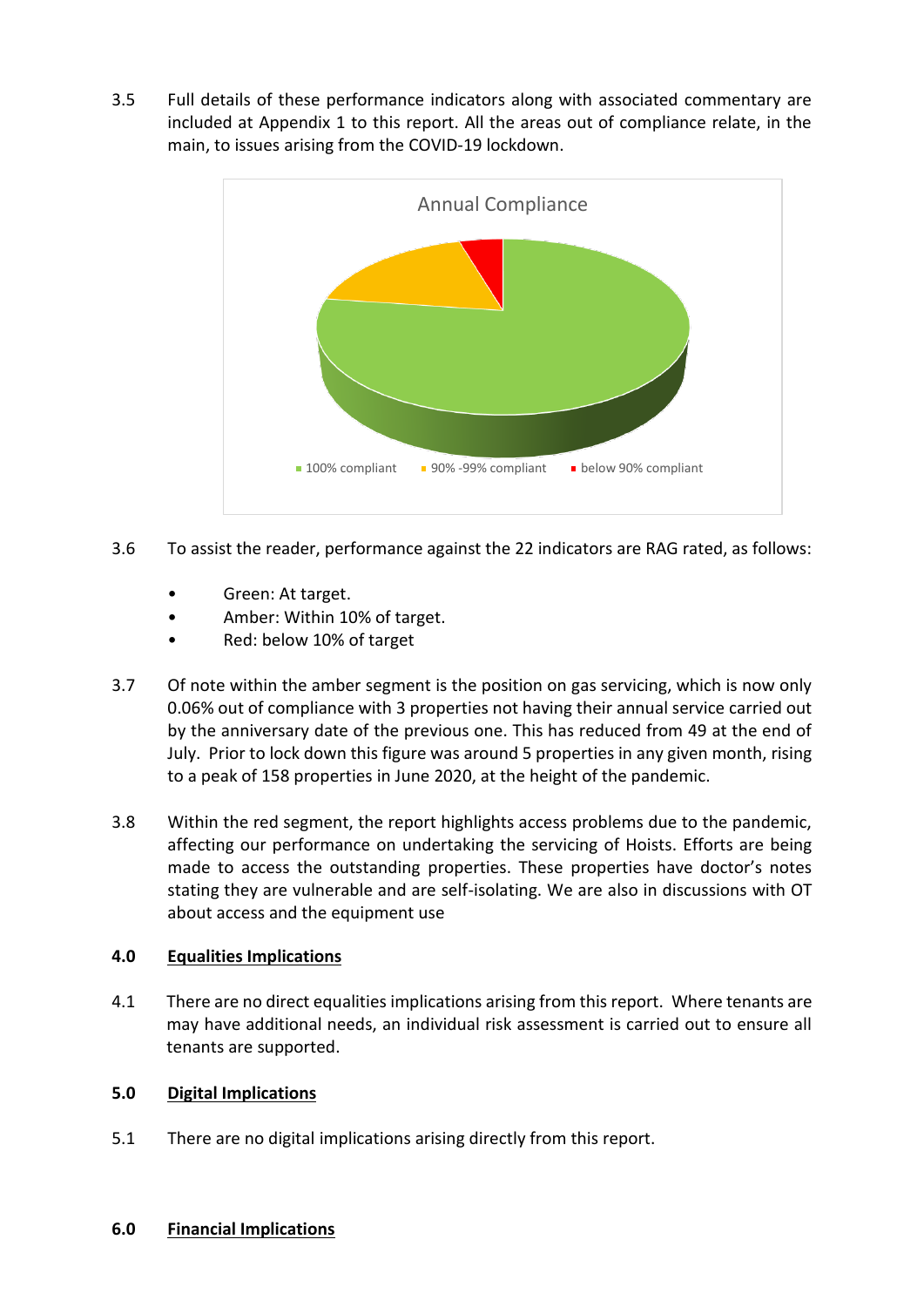6.1 There are no direct financial implications arising from this report. However, it should contribute to Members' understanding of the way in which resources are allocated to meet our statutory and regulatory responsibilities to ensure we keep our tenants and residents safe in their homes.

## **7.0 Community Plan – Alignment to Objectives**

7.1 The performance of the housing service contributes to our services as a landlord, and our responsibility to keep tenants safe in their homes.

## **8.0 Comments of Director or Housing Advisory Group**

- 8.1 Performance remains strong across our compliance functions and will remain of the highest priority going forward, with a zero tolerance on gas servicing to keep our tenants safe in their homes.
- 8.2 Feedback is also welcome on areas of service where the Committee would benefit from a more in depth briefing to enhance Members' understanding of the services being provided including our legal and regulatory responsibilities.
- 8.3 At Housing Advisory Group on 18<sup>th</sup> February 2021, the group acknowledged the strong performance on gas servicing and gave examples of a responsive service for a tenant who had an issue with a boiler under warranty to ensure they were not left for days due to delays with the contractor attending.
- 8.4 Although the Periodic Electrical testing figures are not where they would like them to be the group understand that unlike the gas inspection, electrical testing in our homes is quite invasive and so the precautions taken by the Contractor are understandable and the measures taken by NSDC to bring back to acceptable figures is welcomed.

# **9.0 RECOMMENDATION(S)**

**That the Committee notes the performance of the housing service compliance functions.**

### **Reason for Recommendation(s)**

This report provides an opportunity for members of the Homes & Communities Committee to have continued oversight into the performance of the housing management service, in relation to statutory and regulatory compliance and best practice.

### **Background Papers**

Nil

For further information please contact Mark Plant, Compliance Manager on Ext 5603.

Suzanne Shead, Director – Housing, Health & Wellbeing

### **Appendix 1- Compliance performance**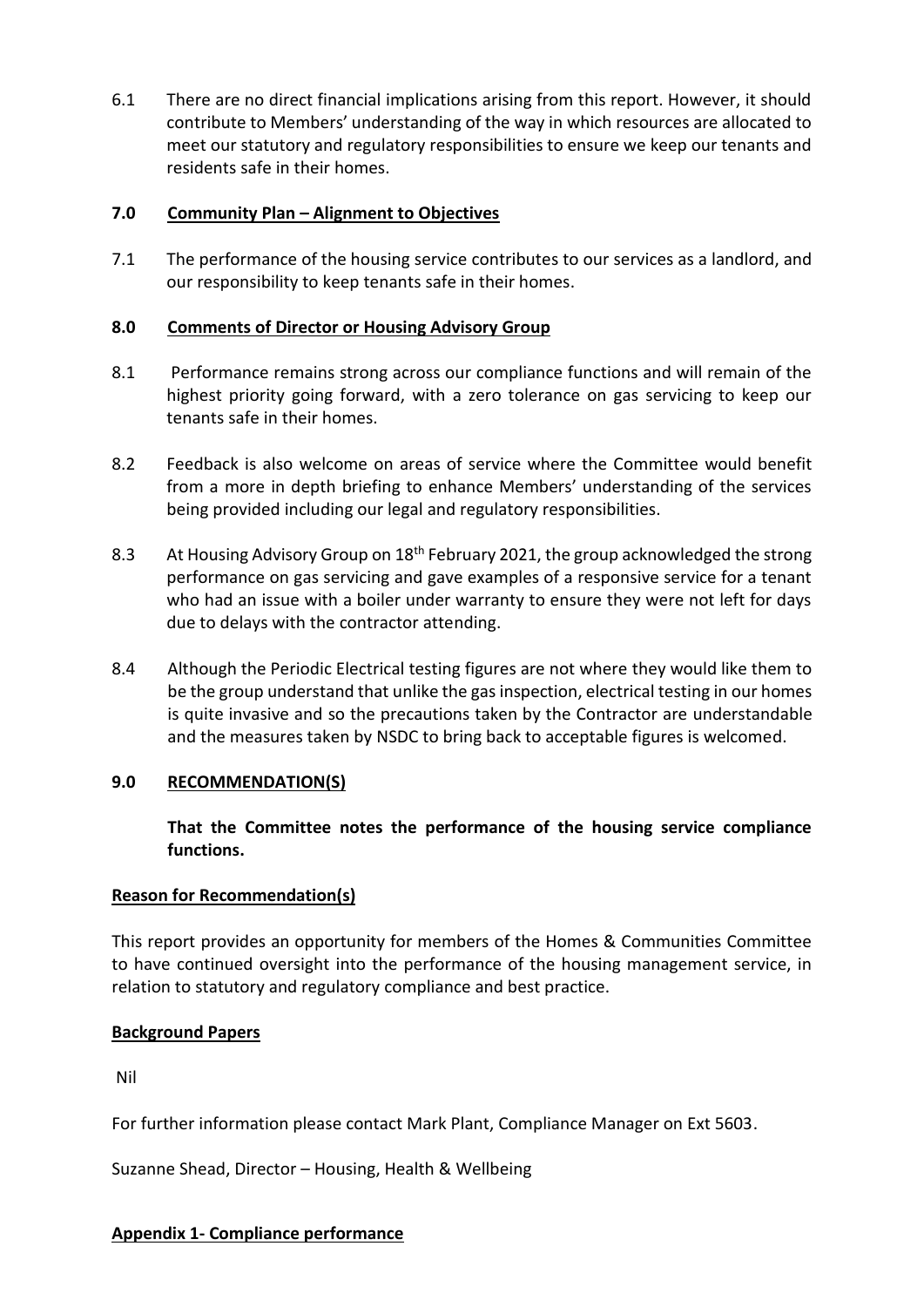# **Newark & Sherwood District Council Compliance Reporting**

For the month of December 2020 (Housing Services Compliance Performance)

# **1) Asset Base**

| Total no. of individual dwellings / properties being managed      | 5534 |
|-------------------------------------------------------------------|------|
| Total no. of "blocks" being managed                               | 334  |
| Note: "Blocks" relates to multiple dwellings contained within one |      |
| building i.e. flats, bedsits, maisonettes, apartments, HMO's etc. |      |
| Total no. of non-residential units (i.e. commercial properties    |      |
| including offices, retail units, storage facilities etc.)         |      |

# **2) Stock Type**

| <b>Residential</b>                          | <b>Number of Units</b> |
|---------------------------------------------|------------------------|
| Social & affordable housing                 |                        |
| General Needs (Social rented)               | 2933                   |
| Shared Ownership                            | $\mathbf 0$            |
| Housing for older people                    | 2576                   |
| Supported housing                           | 92                     |
| Affordable (non-social) housing             |                        |
| <b>Market Rented</b>                        | $\overline{0}$         |
| Affordable Rented                           | 288                    |
| Leasehold (Leaseholder owns 100% of equity) | 159                    |
| Other - Wellow Green and Seven Hills        | 39                     |
| <b>Non-Housing</b>                          |                        |
| Offices and commercial premises             | 18                     |
| Garages & car parking spaces                | 430                    |
| Community centres                           | 33                     |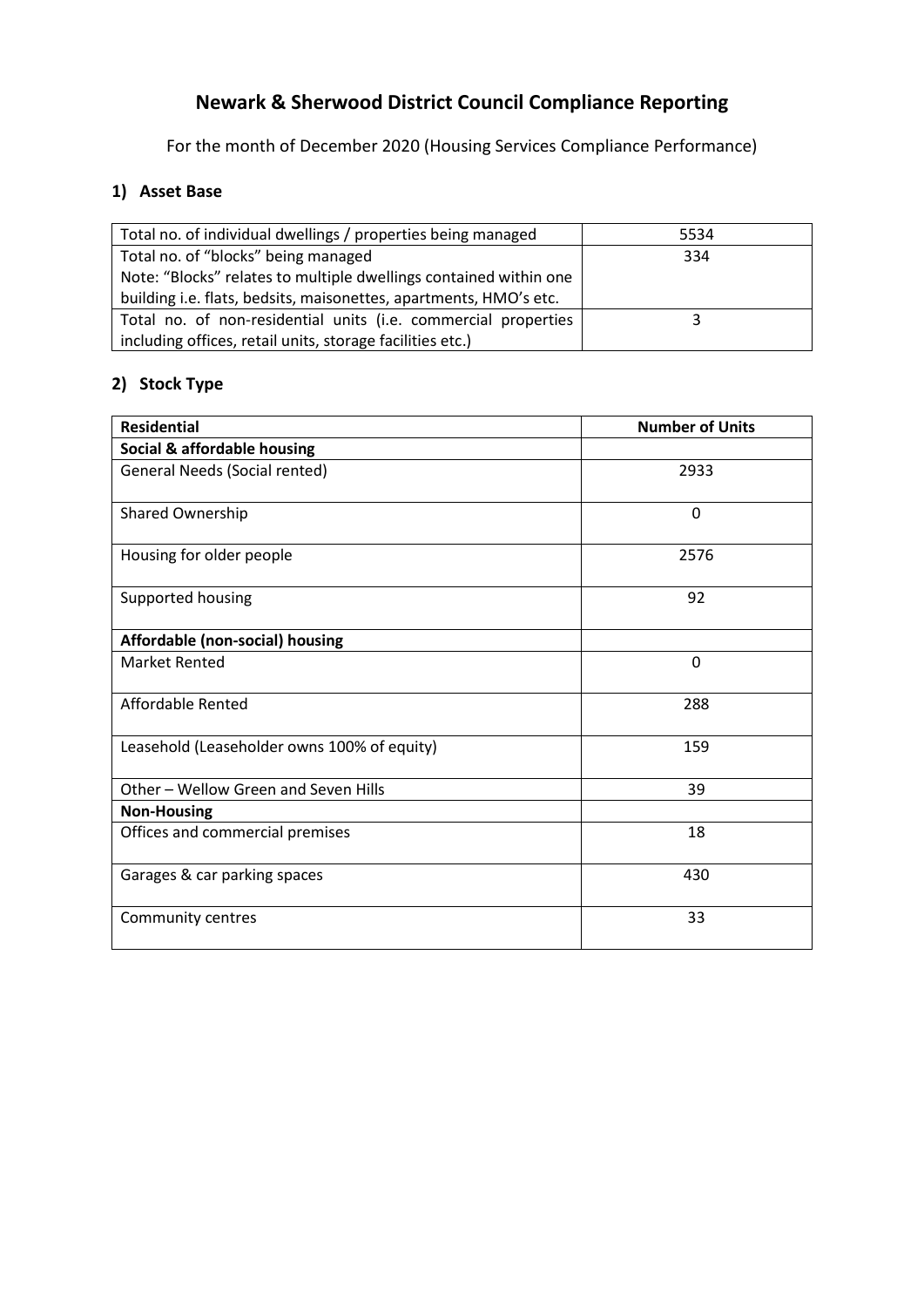### **How to Read This Report**

This document reports on the compliance activities due to take place each month.

**The Annual Target** column indicates the total number of compliance activities expected in the year.

The number of activities due in the month is shown in the column headed **Target for Month**. Note: Any work not carried out in the previous month will be carried forward and added to this figure.

**The Total for Month** column records the actual number of compliance activities carried out in the month

The **Outstanding** column records the number of activities due in the month but not completed by the end of the month.

The final 2 **Compliance** columns record the annual and monthly compliance percentage at the time of the report.

**RAG Rating** is included to assist the reader, as follows;

- Green: At or above your target.
- Amber: Within 10% of your target.
- Red: Less than 10% of your target

### **3) Work Activity**

| <b>Fire</b>              | Annual        | <b>Target for</b> | <b>Total for</b> | Outstanding | Compliance           |                                         |
|--------------------------|---------------|-------------------|------------------|-------------|----------------------|-----------------------------------------|
|                          | <b>Target</b> | <b>Month</b>      | <b>Month</b>     |             | Annual               | Month                                   |
| Fire Risk<br>Assessments | 135           |                   |                  |             | 100%<br>$\mathbb{C}$ | 100%<br>$\mathbf{\widehat{\mathbb{C}}}$ |

Comments:

Total number of annual reviews required is 135

The Type 1 fire risk assessments (FRA's) currently in place are a 5-year assessment and all are currently still valid and provide the necessary compliance. An annual review is then carried out to ensure no changes have been made to the property which would have an impact on fire safety.

The new programme of Type 3 FRA's in January 2021 which will continue through until April 2021 or beyond. This type of FRA will potentially highlight additional areas of remedial work not routinely identified through the Type 1 FRA inspection. Budgets have been increased to meet the increased cost of any additional work identified and future reports will include any outstanding follow up actions.

| <b>Fire</b>    | Annual        | <b>Target for</b> | <b>Total for</b> | Outstanding |         | Compliance            |
|----------------|---------------|-------------------|------------------|-------------|---------|-----------------------|
|                | <b>Target</b> | <b>Month</b>      | Month            |             | Annual  | Month                 |
| Fire Alarm     | 6760          | 524               | 524              | 0           | 100%    | 100%                  |
| <b>Testing</b> |               |                   |                  |             | $\odot$ | $\mathbf{\copyright}$ |
| (including     |               |                   |                  |             |         |                       |
| emergency      |               |                   |                  |             |         |                       |
| lighting)      |               |                   |                  |             |         |                       |
| Comments:      |               |                   |                  |             |         |                       |

There are 130 sites which receive a weekly visit to check and test the systems.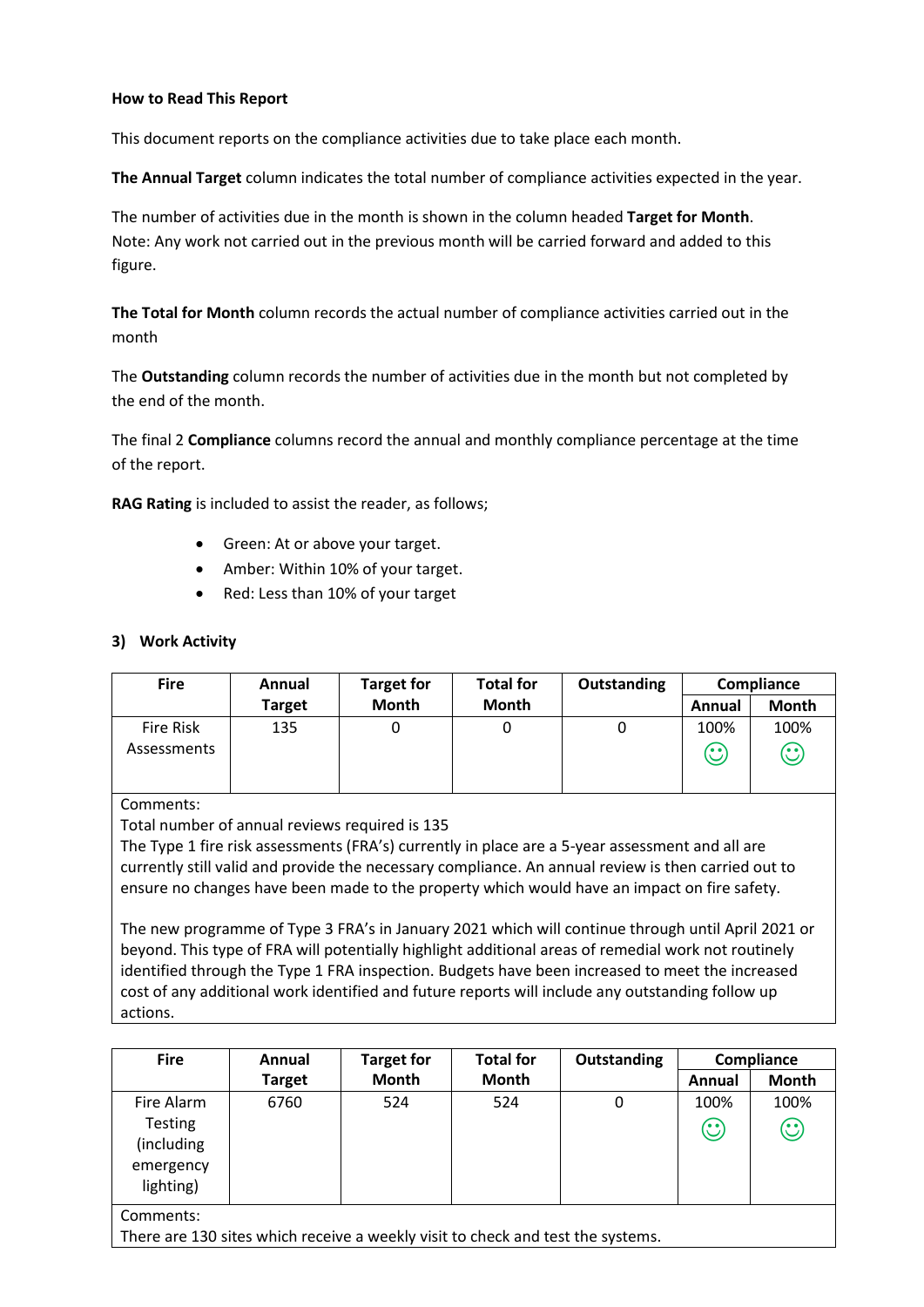| <b>Fire</b>            | Annual        | <b>Target for</b> | <b>Total for</b> | Outstanding |                      | Compliance                      |
|------------------------|---------------|-------------------|------------------|-------------|----------------------|---------------------------------|
|                        | <b>Target</b> | <b>Month</b>      | <b>Month</b>     |             | Annual               | Month                           |
| Sprinkler<br>Servicing | 3             |                   | 0                |             | 100%<br>$\mathbb{C}$ | 100%<br>$\mathbb{C}% _{0}^{2d}$ |

### Comments:

This item relates to the sprinkler system at Gladstone House and a pair of houses on Beech Avenue, New Ollerton which require a sprinkler system under the building regulations.

| <b>Asbestos</b>                   | Annual                              | <b>Target for</b> | <b>Total to</b> | <b>Outstanding</b> | Compliance      |                      |
|-----------------------------------|-------------------------------------|-------------------|-----------------|--------------------|-----------------|----------------------|
|                                   | <b>Target</b>                       | <b>Month</b>      | <b>Date</b>     |                    | Annual          | <b>Month</b>         |
| Asbestos<br>Surveys<br>(Domestic) | 333<br>(464 completed<br>this year) |                   | 83              | 0                  | 100%<br>$\odot$ | 100%<br>$\mathbb{C}$ |

### Comments:

Although there is no statutory requirement to carry out domestic asbestos surveys it is considered good practice to do so.

Asbestos surveys are planned to be carried out at all domestic Council properties; this was commenced with a 20% survey in 2008. Subsequently we have targeted circa 333 (27 per month) surveys on domestic dwellings per annum, this is a fluid target as it is subject to removal costs where the material is identified and needs to be replaced. The programme was slow to mobilise this financial year because of the COVID-19 lockdown.

We have completed this year's target but will continue to carry out asbestos surveys for any works that are required between now and the end of March 2021. We will continue to record the amount of surveys carried out and report on this monthly

| <b>Asbestos</b>                   | <b>Annual Target</b> | <b>Target for</b> | <b>Total for</b> | Outstanding |                   | Compliance           |
|-----------------------------------|----------------------|-------------------|------------------|-------------|-------------------|----------------------|
|                                   |                      | <b>Month</b>      | <b>Month</b>     |             | Annual            | Month                |
| Asbestos<br>Surveys<br>(Communal) | 112                  |                   |                  |             | 100%<br><b>65</b> | 100%<br><b></b><br>ש |

### Comments:

This is a statutory responsibility and the survey programme has now been completed. A programme of re-inspecting any high/medium risk asbestos found and not replaced, will commence in January 2021 as required by the Asbestos Management Regulations (this will run alongside the Type 3 Fire Risk Assessments)

| <b>Heating</b>  | <b>Annual Target</b> | <b>Target for</b> | <b>Total for</b> | <b>Outstanding</b> | Compliance  |              |
|-----------------|----------------------|-------------------|------------------|--------------------|-------------|--------------|
| <b>Systems</b>  |                      | Month             | <b>Month</b>     | *                  | Annual      | <b>Month</b> |
| Valid Gas       | 5202                 | 380               | 377              | 3                  | 99.94%      | 99.21%       |
| Annual safety   |                      |                   |                  |                    | $\bigoplus$ | $\bigoplus$  |
| Inspection*     |                      |                   |                  |                    |             |              |
| <b>Comments</b> |                      |                   |                  |                    |             |              |

All outstanding properties are now with the legal team but additional attempts are still being made to gain access.

| <b>Heating</b> | <b>Annual Target</b> | <b>Target for</b> | <b>Total for</b> | Outstanding |        | <b>Compliance</b> |
|----------------|----------------------|-------------------|------------------|-------------|--------|-------------------|
| <b>Systems</b> |                      | Month             | Month            |             | Annual | Month             |
| Solid Fuel     | 25                   |                   |                  |             | 100%   | 100%              |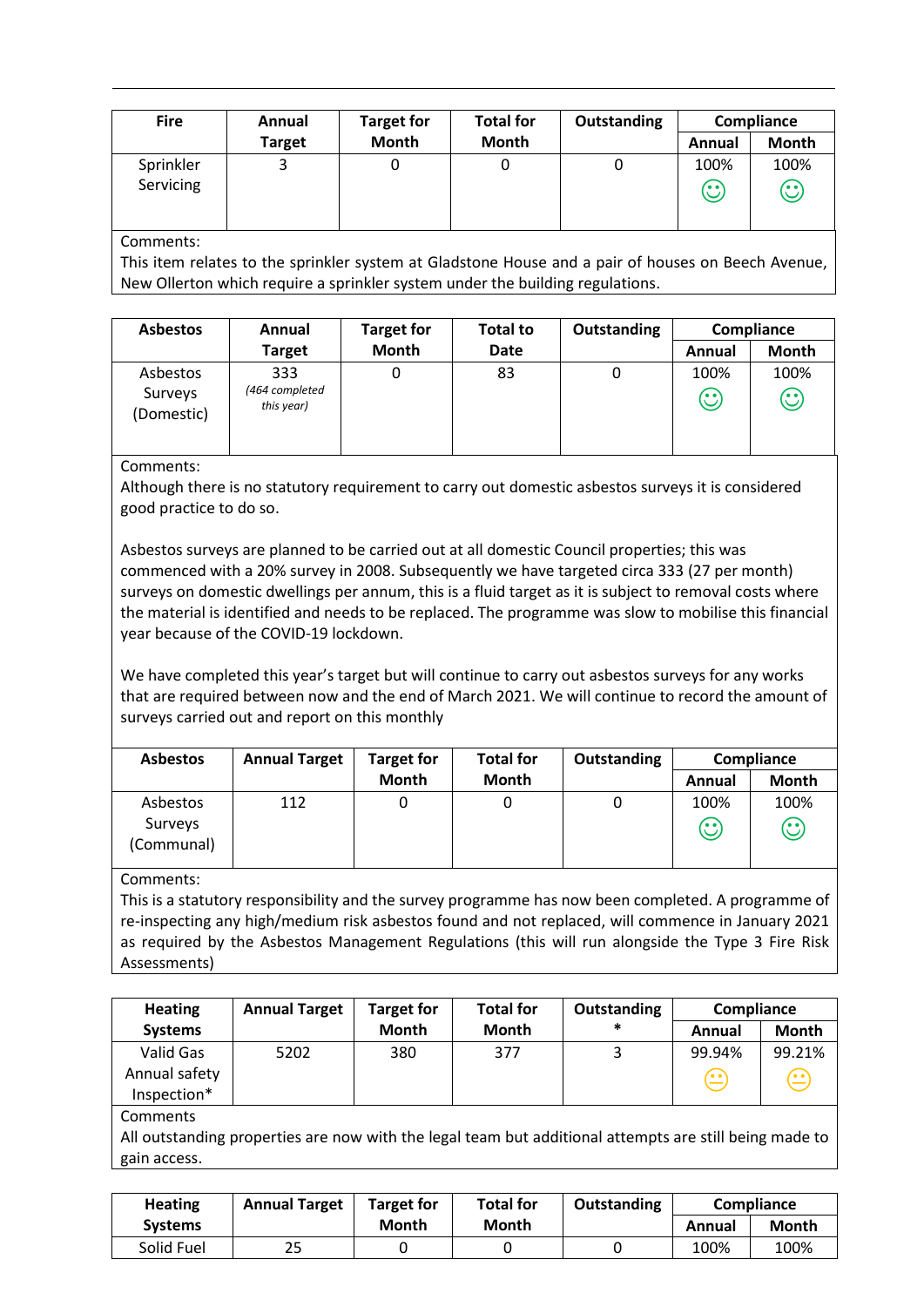|           |  |  | 7. <u>.</u> | ه ه / |
|-----------|--|--|-------------|-------|
| Comments: |  |  |             |       |

### All on target

| <b>Heating</b>                  | <b>Annual Target</b> | <b>Target for</b> | <b>Total for</b> | Outstanding | Compliance      |                 |
|---------------------------------|----------------------|-------------------|------------------|-------------|-----------------|-----------------|
| <b>Systems</b>                  |                      | <b>Month</b>      | Month            |             | Annual          | <b>Month</b>    |
| Oil Servicing                   | 205                  | 0                 | 0                | 0           | 100%<br>$\odot$ | 100%<br>$\odot$ |
| Comments:<br>$\sim$ 11 $\sim$ 1 | $\blacksquare$       |                   |                  |             |                 |                 |

All services are complete.

| <b>Heating</b>             | <b>Annual Target</b> | <b>Target for</b> | <b>Total for</b> | <b>Outstanding</b> |                    | Compliance |
|----------------------------|----------------------|-------------------|------------------|--------------------|--------------------|------------|
| <b>Systems</b>             |                      | <b>Month</b>      | Month            |                    | Annual             | Month      |
| LPG Gas                    | 3                    | 0                 | 0                | 0                  | 100%               | 100%       |
| Servicing                  |                      |                   |                  |                    | $\mathbf{\hat{C}}$ | $\odot$    |
|                            |                      |                   |                  |                    |                    |            |
| Comments:                  |                      |                   |                  |                    |                    |            |
| All services are complete. |                      |                   |                  |                    |                    |            |

| <b>Heating</b> | <b>Annual Target</b>       | <b>Target for</b> | <b>Total for</b> | <b>Outstanding</b> |         | Compliance   |  |  |  |
|----------------|----------------------------|-------------------|------------------|--------------------|---------|--------------|--|--|--|
| <b>Systems</b> |                            | <b>Month</b>      | Month            |                    | Annual  | <b>Month</b> |  |  |  |
| Commercial     | っ                          | 0                 | 0                | 0                  | 100%    | 100%         |  |  |  |
| <b>Boilers</b> |                            |                   |                  |                    | $\odot$ | $\odot$      |  |  |  |
|                |                            |                   |                  |                    |         |              |  |  |  |
| Comments:      |                            |                   |                  |                    |         |              |  |  |  |
|                | All services are complete. |                   |                  |                    |         |              |  |  |  |

| <b>Electrical</b>  | <b>Annual Target</b>                                  | <b>Target for</b> | <b>Total for</b> | Outstanding |                     | Compliance |
|--------------------|-------------------------------------------------------|-------------------|------------------|-------------|---------------------|------------|
| 5 Year             |                                                       | <b>Month</b>      | Month            |             | Annual              | Month      |
| <b>Domestic</b>    | 718                                                   | 97                | 66               | 31          | 72.7%               | 68.04%     |
| <b>Testing</b>     | (196 left to do<br>from the<br>original<br>programme) |                   |                  |             | $\hat{\mathcal{C}}$ | $\odot$    |
| <b>Certificate</b> | 387                                                   | $\Omega$          | 0                | 0           |                     |            |
| <b>Audit</b>       |                                                       |                   |                  |             |                     |            |

### **Comments**:

The Contractor suspended work due to lockdown until early May 2020, and is now completing a restricted programme of testing, avoiding tenants who are shielding or over 70 years of age, where requested. However, we do expect to complete target by the end of the year.

We have also carried out an audit of all electrical certification and have found that 387 certificates are not registered on our system. We have now added these to the contractors programme and they are putting additional resources on to ensure that these are recertified by the end of March 2021. There is sufficient funding in this year's budget to cover the additional surveys.

| <b>Electrical</b> | <b>Annual Target</b> | <b>Target for</b> | <b>Total for</b> | Outstanding | Compliance |       |
|-------------------|----------------------|-------------------|------------------|-------------|------------|-------|
| <b>Testing</b>    |                      | Month             | Month            |             | Annual     | Month |
| Non-domestic      | 130                  |                   |                  |             | 100%       | 100%  |
| Testing           |                      |                   |                  |             |            |       |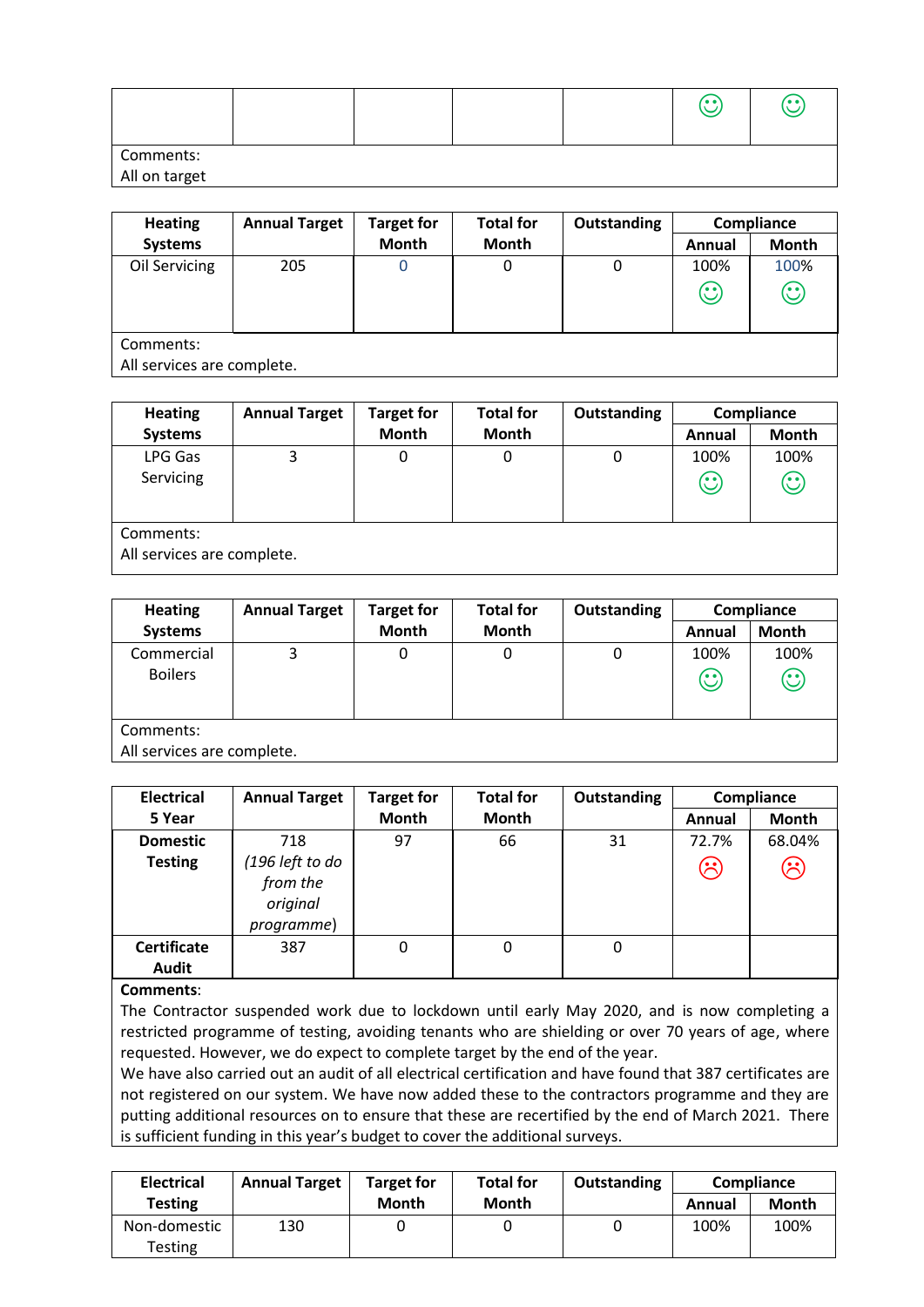|  |  |  |  |  |  | $\odot$ 0 |
|--|--|--|--|--|--|-----------|
|--|--|--|--|--|--|-----------|

#### Comments:

All non-domestic electrical testing is completed and certified in line with a five-year testing programme

| <b>Electrical</b>  | <b>Annual Target</b> | <b>Target for</b> | <b>Total for</b> | Outstanding |                 | Compliance           |
|--------------------|----------------------|-------------------|------------------|-------------|-----------------|----------------------|
| <b>Testing</b>     |                      | <b>Month</b>      | <b>Month</b>     |             | Annual          | <b>Month</b>         |
| <b>PAT Testing</b> | 37                   | 13                | 13               | 0           | 100%<br>$\odot$ | 100%<br>$\mathbb{C}$ |
| Comments:          |                      |                   |                  |             |                 |                      |

| <b>Other Safety</b> | <b>Annual Target</b> | <b>Target for</b> | <b>Total for</b> | Outstanding | Compliance |                |
|---------------------|----------------------|-------------------|------------------|-------------|------------|----------------|
| <b>Works</b>        |                      | <b>Month</b>      | Month            |             | Annual     | <b>Month</b>   |
| Legionella          | 120                  | 11                |                  | ь           | 95%        | 45.45%         |
|                     |                      |                   |                  |             | (• •`      | $\mathfrak{S}$ |

Comments:

Access issues on the six outstanding blocks was due to an issue with key safe which has now been rectified and we are now waiting for an update from the contractor and their written report.

The programme is progressing on target and a Legionella Risk Assessment has been completed for each building where this is required, these risk assessments are currently being updates. Additional work is now taking place to produce a 'written Scheme' for each building which describes the ongoing testing and cleansing that takes place to mitigate any safety issues highlighted within the risk assessment.

| <b>Other Safety</b>          | <b>Annual Target</b> | <b>Target for</b> | <b>Total for</b> | Outstanding | Compliance      |                                 |
|------------------------------|----------------------|-------------------|------------------|-------------|-----------------|---------------------------------|
| <b>Works</b>                 |                      | <b>Month</b>      | <b>Month</b>     |             | Annual          | <b>Month</b>                    |
| General Block<br>Inspections | 1164                 | 97                | 97               | 0           | 100%<br>$\odot$ | 100%<br>$\mathbb{C}% _{0}^{2d}$ |
| Comments:                    |                      |                   |                  |             |                 |                                 |

All blocks inspected

| <b>Other Safety</b>                                                                     | Annual        | <b>Target for</b> | <b>Total for</b><br>Outstanding<br><b>Month</b> |              | Compliance                                       |                 |  |  |
|-----------------------------------------------------------------------------------------|---------------|-------------------|-------------------------------------------------|--------------|--------------------------------------------------|-----------------|--|--|
| <b>Works</b>                                                                            | <b>Target</b> | <b>Month</b>      |                                                 |              | Annual                                           | <b>Month</b>    |  |  |
| Play Park<br>Inspections                                                                | 884           | 85                | 85                                              | $\mathbf{0}$ | 100%<br>$\mathbf{\large \text{(}}\cdot \text{)}$ | 100%<br>$\odot$ |  |  |
| Comments:<br>Currently on target with no issues to report                               |               |                   |                                                 |              |                                                  |                 |  |  |
| <b>Other Safety</b>                                                                     | Annual        | <b>Target for</b> | <b>Total for</b>                                | Outstanding  |                                                  | Compliance      |  |  |
| <b>Works</b>                                                                            | Target        | <b>Month</b>      | Month                                           |              | Annual                                           | <b>Month</b>    |  |  |
| <b>Tree Surveys</b>                                                                     | 1             | $\Omega$          | $\Omega$                                        | $\Omega$     | 100%<br>$\odot$                                  | 100%<br>$\odot$ |  |  |
| Comments:<br>Tree surveys are undertaken every 5 years and were completed in March 2019 |               |                   |                                                 |              |                                                  |                 |  |  |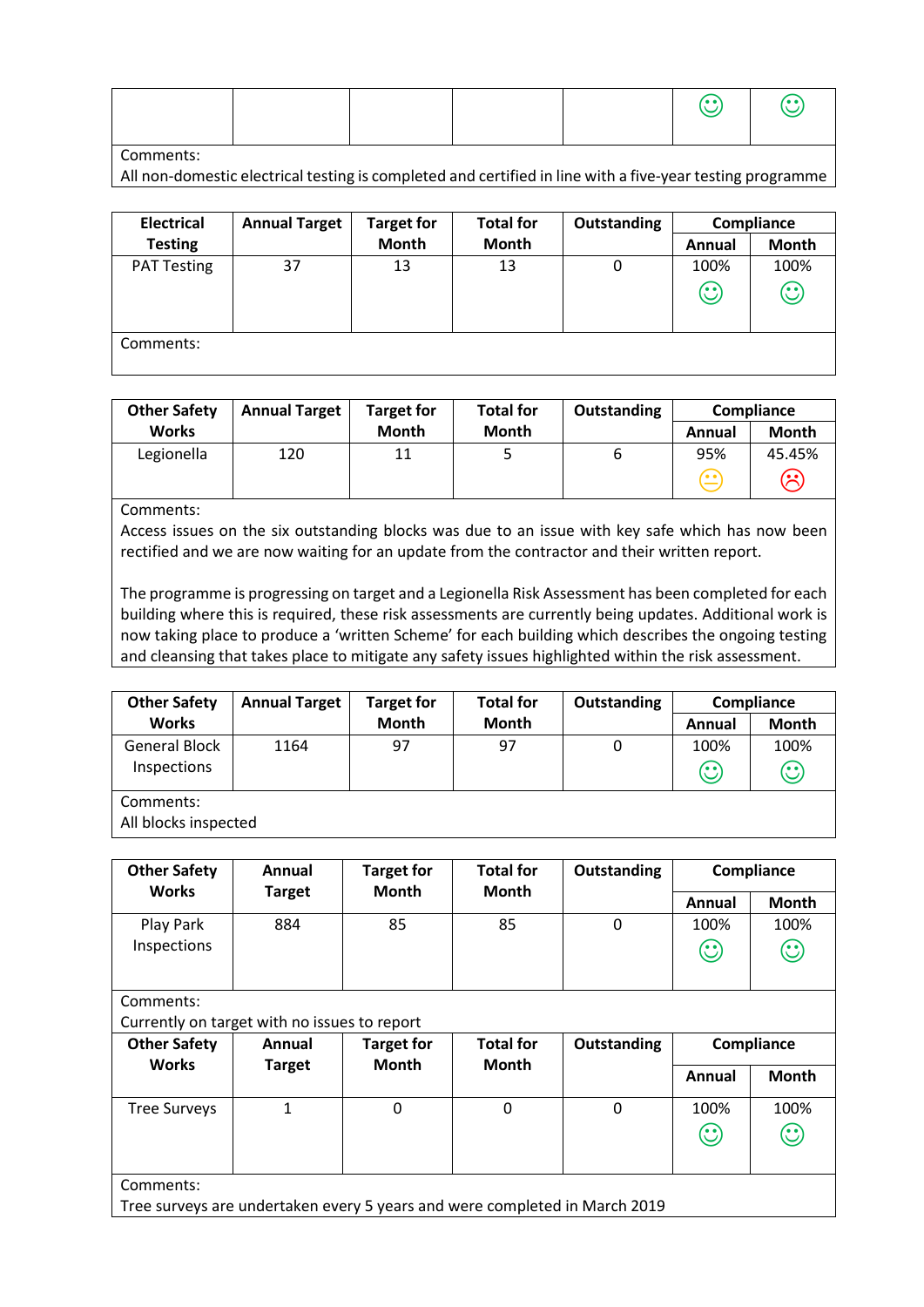| <b>Other Safety</b>                      | Annual        | <b>Target for</b> | <b>Total for</b> | Outstanding | Compliance      |                 |
|------------------------------------------|---------------|-------------------|------------------|-------------|-----------------|-----------------|
| <b>Works</b>                             | <b>Target</b> | <b>Month</b>      | <b>Month</b>     |             | Annual          | <b>Month</b>    |
| Passenger and<br>Goods Lift<br>Servicing | 96            | 0                 | 0                | 0           | 100%<br>$\odot$ | 100%<br>$\odot$ |
| Comments<br>All now complete.            |               |                   |                  |             |                 |                 |

| <b>Other Safety</b><br><b>Works</b> | Annual        | <b>Target for</b><br><b>Month</b> | <b>Total for</b><br><b>Month</b> | Outstanding |                                  | Compliance   |
|-------------------------------------|---------------|-----------------------------------|----------------------------------|-------------|----------------------------------|--------------|
|                                     | <b>Target</b> |                                   |                                  |             | Annual                           | <b>Month</b> |
| Stair lift<br>Servicing             | 95            | 10                                | 9                                |             | 98.95%<br>$\left( \cdot \right)$ | 90.00%<br>≌  |

### Comments:

The contractor has continued to offer service during the Coronavirus lockdown but access rates have been affected by tenants self-isolating. Efforts are being made to access the outstanding property. This property has doctor's notes stating they are vulnerable and are self-isolating. We are also in discussions with the OT about access and the equipment use.

| <b>Other Safety</b><br><b>Works</b> | Annual<br><b>Target</b> | <b>Target for</b><br>Month | <b>Total for</b><br><b>Month</b> | Outstanding |                                    | Compliance               |
|-------------------------------------|-------------------------|----------------------------|----------------------------------|-------------|------------------------------------|--------------------------|
|                                     |                         |                            |                                  |             | Annual                             | Month                    |
| Hoist<br>Servicing                  | 36                      | 12                         | 8                                | 4           | 88.89%<br>$(\hat{\mathord{\sim}})$ | 66.67%<br>$\mathfrak{S}$ |

Comments:

The contractor has continued to offer service during the Coronavirus lockdown but access rates have been affected by tenants self-isolating. Efforts are being made to access the outstanding properties. These properties have doctor's notes stating they are vulnerable and are self-isolating. We are also in discussions with OT about access and the equipment use to manage any risks.

| <b>Other Safety</b>                                                                                 | Annual        | <b>Target for</b> | <b>Total for</b> | Outstanding | Compliance |                                |
|-----------------------------------------------------------------------------------------------------|---------------|-------------------|------------------|-------------|------------|--------------------------------|
| <b>Works</b>                                                                                        | <b>Target</b> | Month             | Month            |             | Annual     | <b>Month</b>                   |
| Commercial                                                                                          |               | 0                 | 0                | 0           | 100%       | 100%                           |
| <b>Ductwork</b>                                                                                     |               |                   |                  |             | $\odot$    | $\mathbf{\large \textcirc \ }$ |
|                                                                                                     |               |                   |                  |             |            |                                |
|                                                                                                     |               |                   |                  |             |            |                                |
| Comments:                                                                                           |               |                   |                  |             |            |                                |
| This relates to Gladstone House commercial boiler. Inspection carried out by H&S officer as part of |               |                   |                  |             |            |                                |

Fire Risk Assessments

| Gladstone<br><b>House</b>                                                                                      | Annual<br><b>Target</b> | <b>Target for</b><br><b>Month</b> | <b>Total for</b><br><b>Month</b> | Outstanding | Compliance      |                 |
|----------------------------------------------------------------------------------------------------------------|-------------------------|-----------------------------------|----------------------------------|-------------|-----------------|-----------------|
|                                                                                                                |                         |                                   |                                  |             | Annual          | <b>Month</b>    |
| <b>Bacteria</b><br><b>Testing</b><br>Potable<br>Water                                                          |                         | 0                                 | 0                                | 0           | 100%<br>$\odot$ | 100%<br>$\odot$ |
| Comments:<br>A dip test of the tank has been completed and no issues were found with the quality of the water. |                         |                                   |                                  |             |                 |                 |